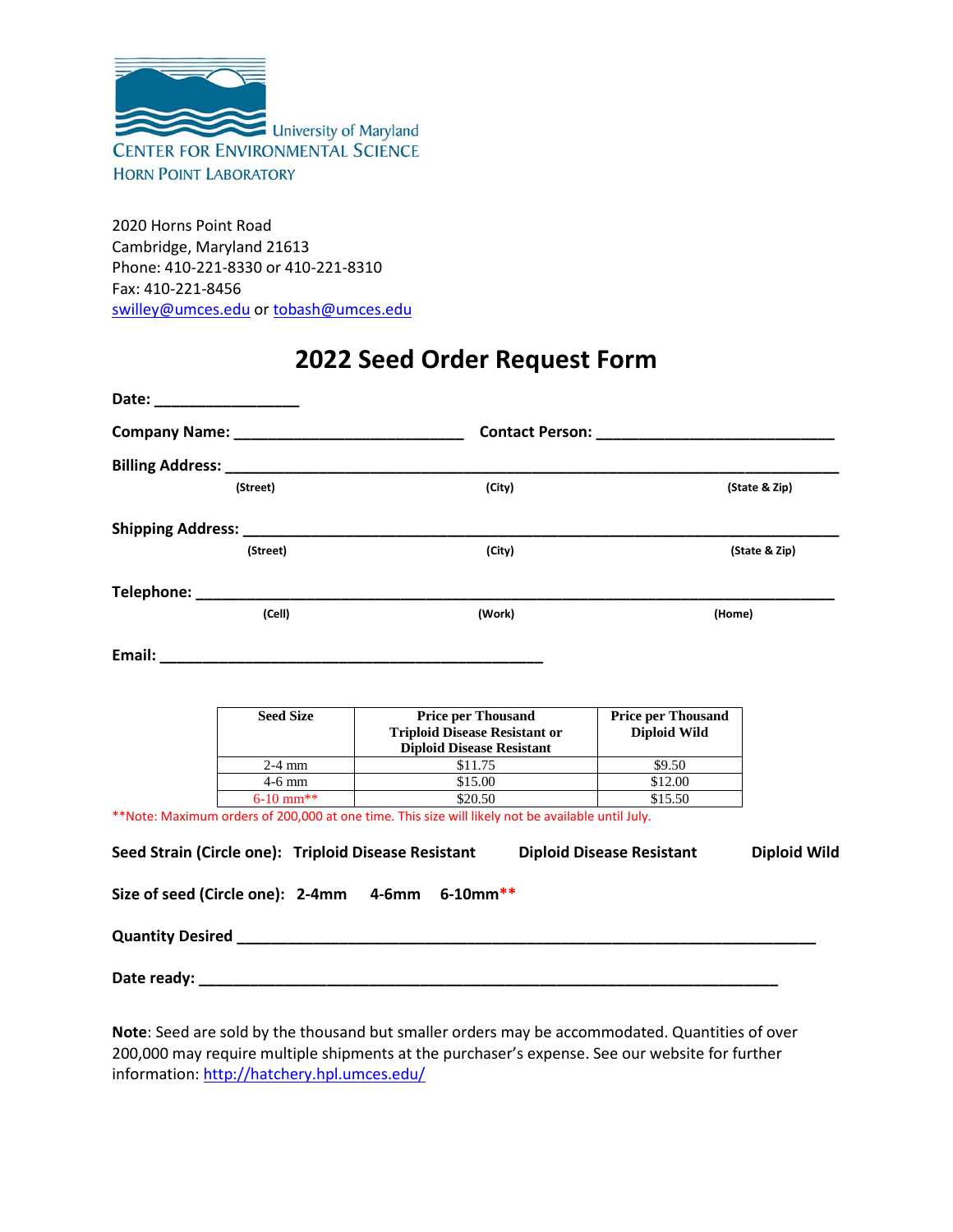Terms and conditions:

- Triploid larvae may not be in production after June 1, therefore Triploid seed smaller than 3- 5mm may not be available after June 1.
- A 50 % **non-refundable deposit** is required when your order request is approved to be valid.
- All orders are custom produced, the time it will take for orders to be ready will vary.
- All orders must be PAID IN FULL before product will be released.
- **Payments can be made to UMCES HPL by check, money order, or credit card. Cash WILL NOT be accepted.**
- Personal checks will not be accepted for orders over \$500.00 without prior approval. Amounts over \$500.00 will require a certified check or money order.
- For Pickup orders Orders must be picked up within 7 days of notification that order is ready, product availability is not guaranteed and may be subject to a price increase after 7 days.
- Orders for Delivery Shipping must be scheduled within 7 business days with delivery date within 10 business days. Failure to schedule/receive shipment within this time frame could result in an increase in price and product availability is not guaranteed. Shipments are not made on Fridays or weekends. There are 2 shipping options; 1. You pay estimated shipping and handling costs before product is shipped when you pay remainder of invoice, or 2. You obtain your own FedEx account number and are billed directly from FedEx. In some cases shipping and handling costs may be billed after product is shipped.
- Large orders may have to be shipped in multiple shipments and varying times.
- In the event that you are unable to accept seed or spat on shell in your requested time frame or in the event that you cancel your order, you will forfeit your deposit unless we are able to resell your order. In the event that the facility is unable to fulfill your order, you will be refunded your deposit. Please allow 6-8 weeks for check, and up to a week for credit card refunds to be processed.

**Please read the following Warranty Disclaimer; Damages:**

## **Warranty Disclaimer; Damages**

University of Maryland Center for Environmental Science (hereinafter UMCES), Oyster Recovery Partnership (hereinafter ORP), and Maryland Department of Natural Resources (hereinafter MDDNR) disclaims on behalf of itself, its subcontractors, suppliers and subsuppliers any and all implied warranties, including, without limitation, warranties of merchantability, fitness for a specific purpose, suitability or performance. No promise or affirmation of fact shall constitute a warranty of UMCES, ORP and MDDNR or give rise to any liability or obligation on the part of UMCES, ORP, and MDDNR.

UMCES, ORP and MDDNR and its subcontractors, suppliers and subsuppliers' aggregate responsibility and liability, whether arising out of contract or tort or any other legal context or theory, including negligence and strict liability, under the order, including, but not limited to, all claims for breach of any warranty or guarantee, failure of performance or delay in performance by UMCES or performance or non-performance of the purchased larvae, seed, or spat on shell shall not exceed the order price for the larvae, seed, or spat on shell, and in no event shall UMCES, its subcontractors, suppliers or subsuppliers be liable in contract or in tort or under any other legal context or theory, including negligence and strict liability, for any special, punitive, indirect, incidental or consequential damages of any kind or character, including, but not limited to, loss of revenues or profits or loss under purchases or contracts made in reliance on the performance or nonperformance of the purchased larvae, seed or spat on shell, whether suffered by purchaser or any third party, or for any loss or damage arising out of the sole or contributory negligence of the purchaser, its employees or agents or any third party.